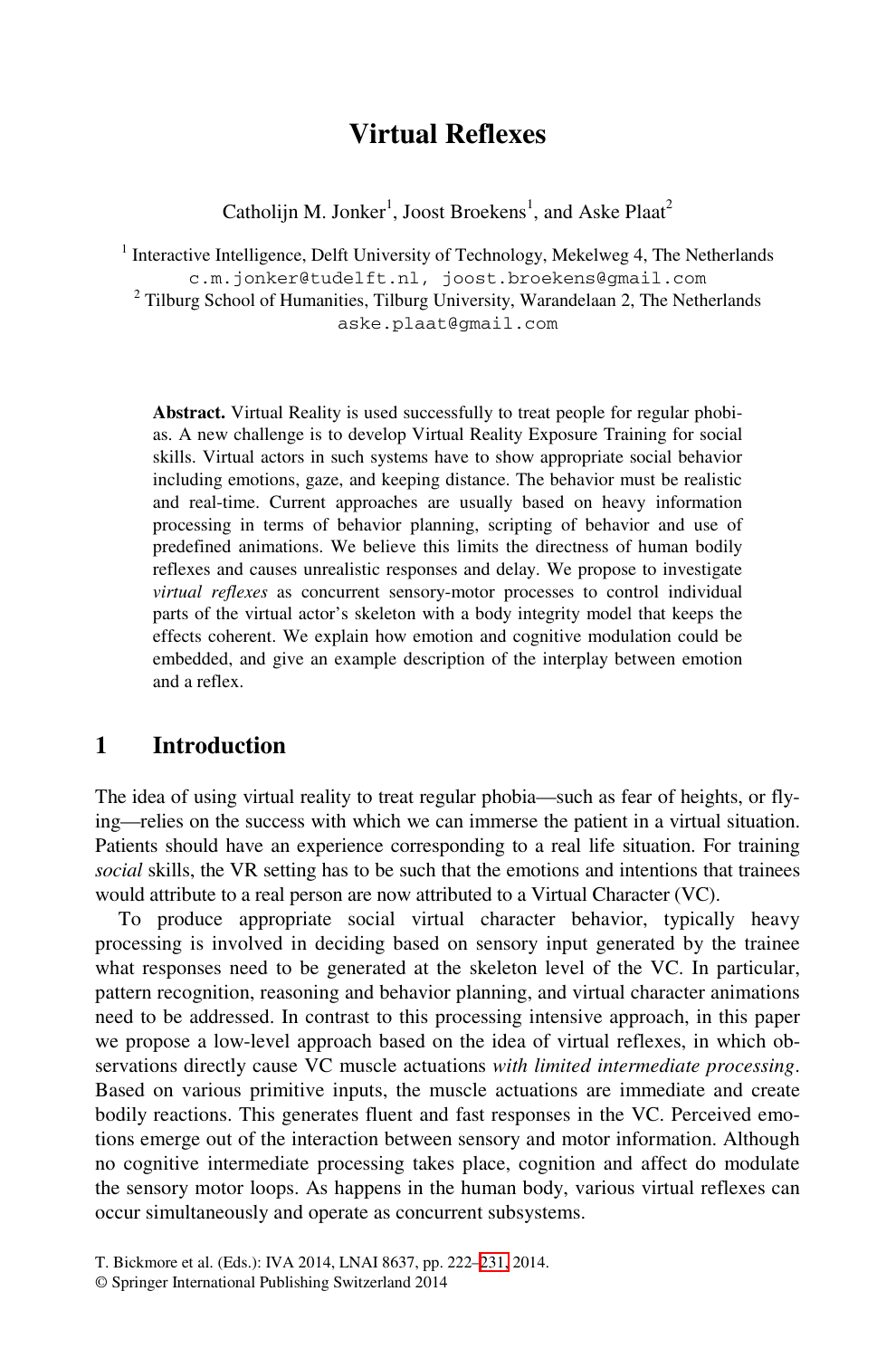The idea that social signals emerge from virtual reflexes is motivated intuitively, practically and theoretically. First, when engaging in day-to-day activities, people do whatever it is they are doing, in unthinking response to the "moment-to-moment local forces acting upon them" [41, p. 263]. This is closer to a reflex-based approach than to a reasoning-based one. Second, virtual reflexes provide the speed necessary for realistic social interaction [26]. Third, reflex-based control corresponds to theories on embodied cognition and affect [42, 43]. The contributions of this paper are as follows:

- We introduce an architecture for virtual reflexes.
- We link the architecture to neuropsychological theories on emotion & cognition.
- We formalize part of the reflexes in a virtual aggression training case study.

## **2 Related Work**

Virtual reality techniques have been shown to have significant therapeutic value, and in particular, VR stress inoculation training works well in various settings [36]. Virtual reality exposure therapy [11, 23, 33] has been shown to be as effective as in vivo (realworld) exposure therapy [33]. Popovic et al [32] present a Stress Inoculation system using an interactive VR system. Virtual reality systems have yielded positive training results [7, 16, 30, 38, 3, 22], and can also be used for personality assessment [39].

The real-time aspect of emotion modeling has been addressed in, e.g., the work on autonomous real-time sensitive artificial listeners [10, 35, 40], the work on backchannel communication [5, 17, 37], to create "rapport" between virtual agents and humans [15, 18, 13], and in computational models of coping [27] and synthetic emotion generation for games [31]. The challenge of generating real-time behavior has motivated [4] to develop the subsumption architecture. Our architecture is inspired by Brooks' work in the sense that it consists of multiple subsystems running concurrently. Key novelty in our approach compared to other Virtual Character control architectures is that particular sensory inputs have immediate influences on particular parts of the VC skeleton. The overall research question is thus to what extend it is possible to generate plausible social behaviors without explicit coordination of sensory – motor loops, except coordination enforced by the VC's body integrity.

# **3 Virtual Reflex Architecture**

The basis of our architecture is the uncoupling of various sensor-actuator channels. Behavior is generated by reflex nodes that dynamically couple sensory input and motor output. To cope with high-level influences on behavior, such as training scenarios, activity of these nodes is modulated by cognitive and emotional factors (see figure 1). Each reflex node can be seen as a small control node that influences body parts. Its output is based on whether its sensory input deviates from a preset baseline, much like drives would need to be met in a homeostatic approach [6]. Upon deviation, three things happen concurrently. First, the deviation triggers activation of the body parts coupled to the reflex node. Second, the deviation has an effect on the emotional state. We envision a Pleasure–Arousal–Dominance (PAD) representation [28] of the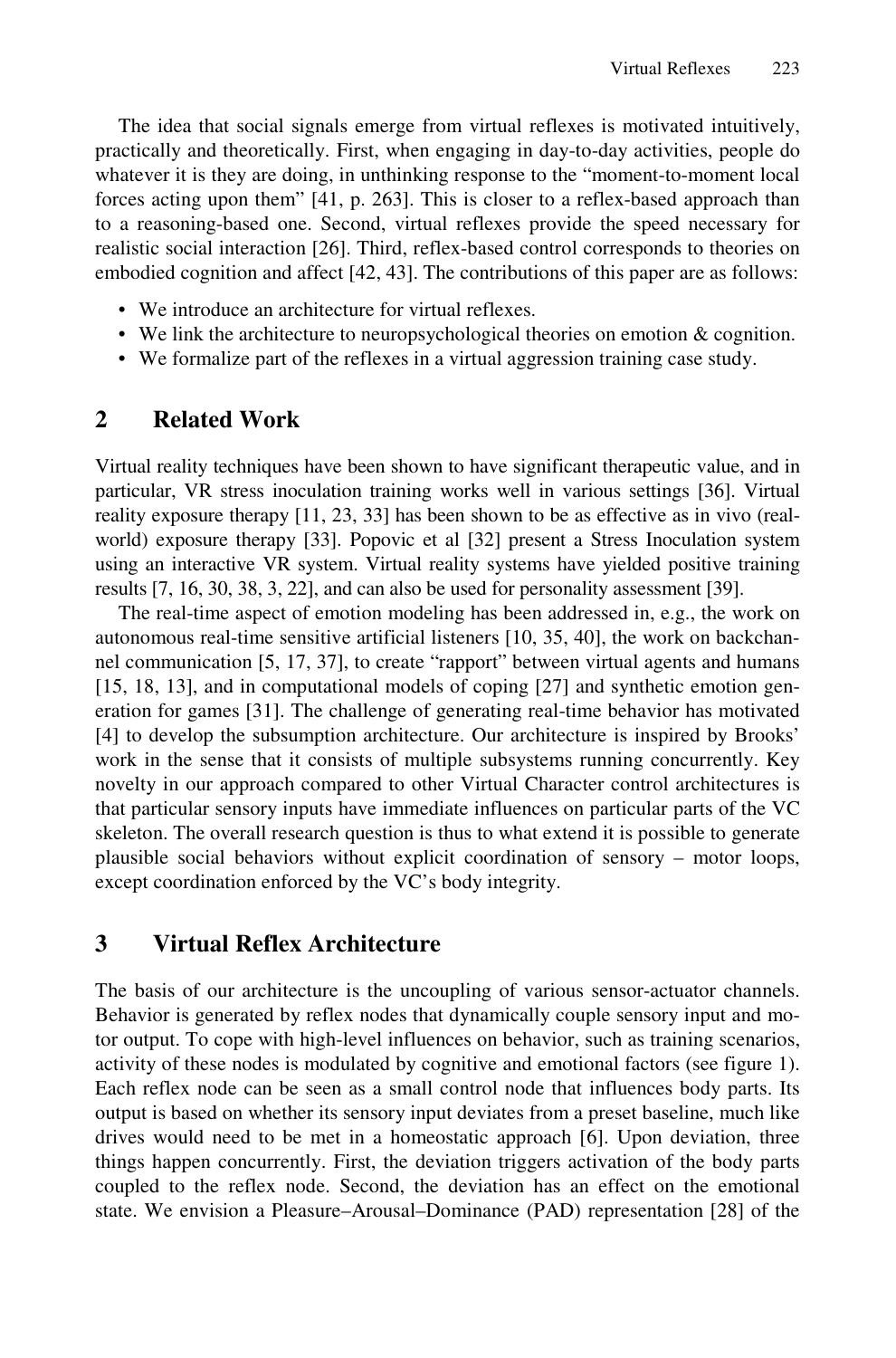emotional state (Emotion, in figure 1). Third, the deviation is available for cognition to reason upon. The emotional state is simply a correlate of the aggregated deviations from the drives, and as such "setting" the emotional state will also bias the drives towards a different baseline. This provides a natural and behaviorally grounded mechanism to model the influence of emotion on behavior, and also the emergence of emotion out of behavior and reflexes [6]. The cognitive model operates on sensorymotor primitives, as the information it gets is not the raw sensory information but the deviation and drive-based control effect following from the sensory information. In our architecture, cognition is grounded in sensory-motor representations, which is in line with embodied cognition approaches [42]. Cognition influences behavior by modulating the virtual reflex decision node activities and parameters, just like emotion does. Emotion and cognition thus follow from and operate on reflexes in similar ways. In our approach the emotional state is simply a different representation of the emergent pattern of reflex activities, while cognition can hold any processing mechanism, as long as it takes as input reflex-node activity and it outputs reflex-node biases. The link from the body of the virtual character to the proprioceptive part of the perception system is in line with the body loop of Damasio [8]. It allows the virtual character to perceive, and respond to, its own actions.

The virtual character's immediate responses are controlled by the virtual reflexloop, while the agent's high-level decisions are modeled as cognitive biases to the virtual reflex decision nodes. In this way the architecture also allows emotional coping [14] by means of influencing the reflexive behaviors, which, in turn, influence the



**Fig. 1.** Virtual Reflex architecture showing examples of reflex nodes for different sensorsubsystem. Nodes process the signals and yield appropriate responses in parallel. Note that Virtual Reflexes are modulated by cognition and emotion.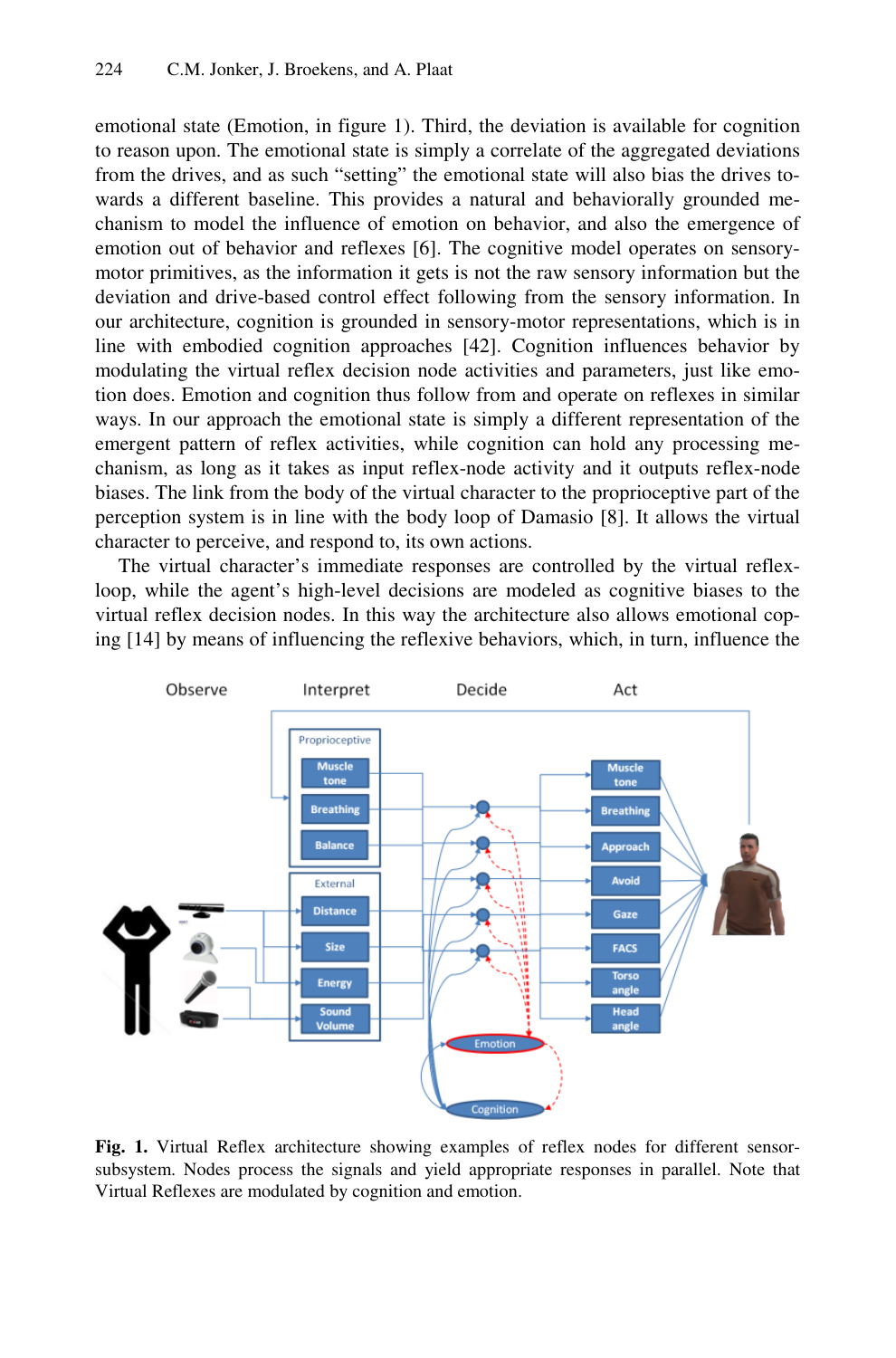emotional state. This is a natural way of modeling coping, as this grounds the coping process in the actual "physiology" of the virtual character instead of simply influencing the representation of the emotional state.

We assume that the VC has a body integrity model allowing it to, e.g., propagate a head nod to the torso. Candidate solutions are physics based models [12] and inverse kinematics modeling how effects of body parts propagate through the complete body.

#### **4 Neuropsychological Basis**

In our approach behavior generation is the cognitive (and affective) modulation of automatic reflex processes [2]. Our approach is compatible with embodied cognition theory [42, 43], where the basic premise is that thought is tightly coupled to behavior and the representations used for behavior.

Note that the idea of multiple levels of increasingly complex processing involved in affective responses is not new. For example, LeDoux [24, 25] describes a high and a low route to emotion processing. The low route is "quick and dirty" and evaluates stimuli in a fast but inaccurate way, while the high route is cortical and evaluates stimuli in a slow but detailed way. Scherer [34] also considers appraisal as a process of multi-level sequential checking with lower levels triggering activity at higher levels. Each level typically involves more complex information processing, and is only activated to the full extent when that is needed based on simpler appraisals. For example, appraising stimulus relevance is done first based on suddenness, a simple stimulus-based appraisal, and when relevance is high this triggers implication-related appraisals such as goal-conduciveness, a more cognitive-based appraisal. This model of appraisal can be computationally integrated with other models that assume appraisal is layered from simple to complex processing [3].

The ideas of thinking fast and slow [19] contain the same basic idea, i.e., that there are multiple concurrent processes for different aspects of behavior and reasoning. The fastest behaviors we have are reflex behaviors, developed early in our evolution, and essential for survival. Body language is an important part of social interaction [1, 21], and is recognized as expressions of emotions. Mimicry is an essential part of the human social repertoire that is inexorably bound up to basic social processes of empathy, bonding, and in-group formation [20]. In contrast, higher order cognitive appraisal processes take more time, e.g., [29], and explain how we appraise our progress with respect to our social and personal goals.

Our approach is also inspired by Damasio's somatic marker hypothesis [8]. Somatic markers are the affective counterparts of situational representations in terms of sensory-motor activity. Such markers get triggered by activities and thoughts, and can bias behavior and thought at the same time (for example, during decision making). Our emotional state emerges from the activity of the reflex nodes; it is grounded in sensory-motor activity. The state itself influences these nodes, as the relation between emotion and reflex is bidirectional. If the agent is in a high arousal state, this biases the reflexes towards high energy. This, in turn, biases cognition to trigger those associations that are related to high energetic reflex behavior, closing the loop from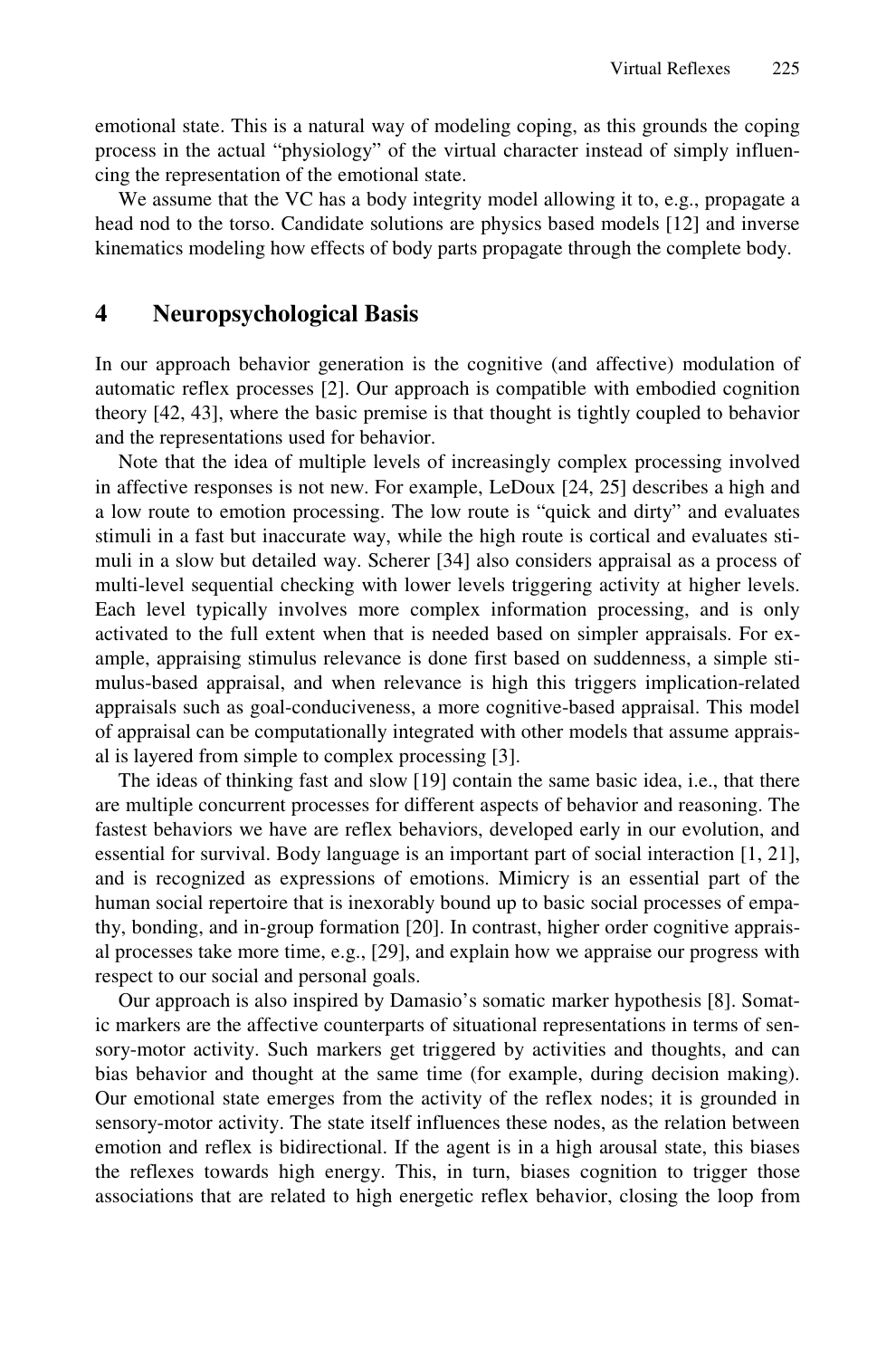emotion to cognition through sensory-motor representations. In our approach, "feelings are mental experiences of body states" [9].

### **5 Case: Aggression De-escalation**

As an example case we explain how the Virtual Reflex architecture can form the basis for a Virtual Reality training system for coping with verbal aggressive situations. The system confronts a trainee in virtual reality with a verbal aggressor. During the training a virtual character confronts the human trainee with verbal aggressive behavior and subsequently reacts in real-time to the actions and behaviors of the human trainee. In this paper we focus on the VC behavior generation component by means of a virtual reflex architecture, not on the scenario or verbal behavior.

#### **5.1 Behavior Generation and Virtual Reflex-Loops Example**

We now explain how the architecture presented in Section 2 is used for behavior generation in virtual aggression training. The complete system will contain parallel channels for bodily reflexes including nodes that control torso-, and head-posture, muscle tone, blush, breathing, gaze, and eyes openness. These nodes react to sensors focused on the trainee, but also on virtual sensors of the VC such as muscle tone, breathing in balance. The virtual balance sensor will impact the architecture when the VC is getting out of balance, in which case the appropriate nodes and then actuators are triggered to restore balance (e.g, by taking a step). In the case study, we focus on torso-movement only and assume postures are described using pitch, roll and yaw. We focus on the decision node for torso-pitch. Torso-pitch is influenced by the bodily movements of the trainee, but also by the VC's emotion. Furthermore, we show that in an indirect way, the Virtual Reflex-loops influence emotion. One of the modeling concept for torso-pitch is social distance as modulated by emotion (feeling of Dominance of the VC, to be precise). In this example we describe how the torso-pitch changes throughout a scenario. We propose the following rough formalization of the dynamics of torso-pitch (tp) behavior as follows:

 $tp_{t+1} = C_{sd} * (tpp_t - tp_{t-1}) + \beta * tp_t$  $m_t = C_{sd} * (sd_{target} - d_t)$  $sd<sub>target</sub>=(1-D)*sd<sub>default</sub>+CD$  $C_{sd}=(A+1)/2$ 

Here,  $C_{sd} \in [0,1]$  is the social distance inertia factor, tpp<sub>t</sub> is the torso-pitch of the player at time t,  $d_t$  is the physical distance at time t. The factor  $\beta \in [0,1]$  ensures that over time, if the player does not change his torso pitch, the torso pitch of the VC will return to normal  $(0)$ . The intended move at time t is denoted by  $m_t$ . Note that physics (such as the counter in the case study) might (partially) prohibit the execution of m. D is Dominance [-1,1] and relates to social stance, perceived control, and self-efficacy. Dominance moderates the default target distance. High dominant Virtual Characters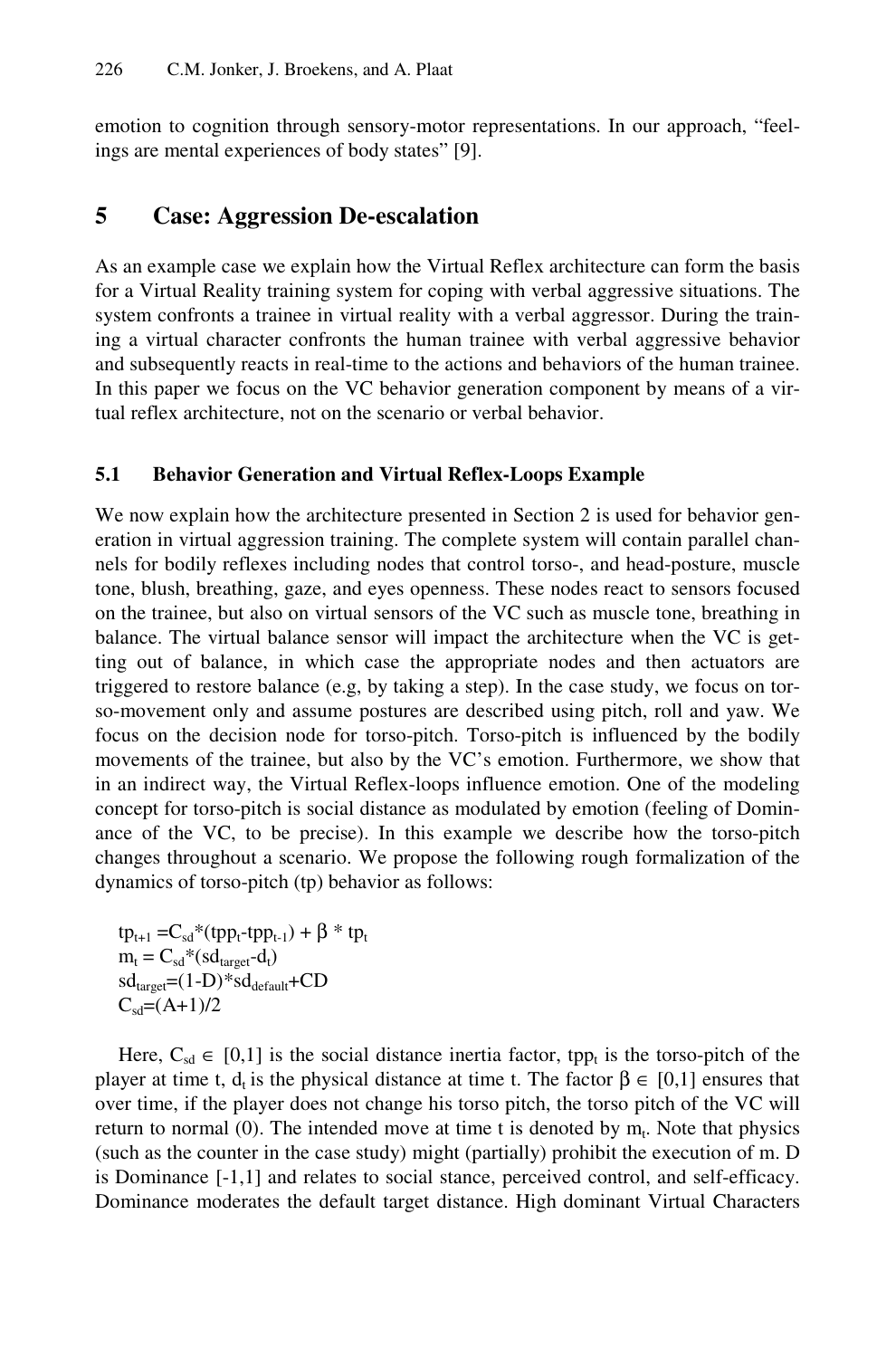will have a closer preferred social distance, and vice versa. A is Arousal [-1,1] and relates to energy. Energy thus defines the speed with which the torso angle changes. CD is defined as cultural distance. The closer two individuals are with respect to their cultural background, the smaller CD is. CD should be calibrated based on existing social science findings.  $Sd_{\text{default}}$  is defined as the Virtual Character's personal preferred social distance. This factor is needed to model individual differences in preferred social distance as this varies from person to person. The parameter is set in the cognition model. Similarly, the PAD emotion values are set by the emotion model, thus modeling the effect of emotion on the Virtual Reflex-loop.

Conversely, each of the Virtual Reflex-loops potentially influences emotion and cognition (dotted lines from decision nodes to the emotion component, figure 1). In the case study, the values computed in the torso-pitch decision node are passed to the emotion component. For example, forward torso pitch can induce anxiety or aggression (depending on the VC's personality and the current affective state). Similarly, the cognitive component receives input from the sensors, the decision nodes and the emotion component. For now we focus on the input from the decision nodes that send information on the body state of the VC. The VC's cognition component plans on overall and longer term changes in behavior, e.g., changes in posture, dialogue, etc. We assume (and this is part of the open questions) that the VC's body integrity model ensures that movements caused by different Virtual Reflex-loops result in physically coherent behavior.

#### **5.2 Virtual Reflex-Based Scenario Formalization**

In this section we describe how torso pitch changes throughout an example scenario in a social welfare office (see picture below). The scenario time labels refers to moments of change. In this way every reaction triggers a new number.

| Event          | <b>Informal description</b>                 | Formalisation                                                                                                 |
|----------------|---------------------------------------------|---------------------------------------------------------------------------------------------------------------|
| $\mathbf{0}$   | Behind the social welfare office counter is | tp <sub>0</sub> : 0 /* torso-pitch of VC neutral */                                                           |
|                | Barney (not depicted). Barney is new in     | tpp <sub>0</sub> : $0$ /* torso-pitch Barney neutral */                                                       |
|                | his job and feels uncertain. The man in the | PAD <sub>default</sub> =(0, 0, -0.5)/* <i>VC</i> 's personality */                                            |
|                | T-shirt (the VC) is frustrated and angry as | $PAD = (-1, 1, 1),$                                                                                           |
|                | his allowance has been canceled. He came    | $\beta$ = 0.95 /* not changed during the scenario */                                                          |
|                | to demand his money.                        |                                                                                                               |
|                | VC is at the counter and scowls.            | tp <sub>1</sub> : 0 /* torso-pitch of VC neutral */                                                           |
|                |                                             | tpp <sub>1</sub> : $0$ /* torso-pitch Barney neutral */                                                       |
|                |                                             | face <sub>1</sub> : scowl                                                                                     |
| $\overline{2}$ | Barney stretches his arms against the coun- | tp <sub>2</sub> : $0$ /* torso-pitch of VC neutral */                                                         |
|                | ter, thus pushing his torso backward.       | tpp <sub>2</sub> : -0.1 /* torso-pitch Barney backwards */                                                    |
| 3              | The torso pitch of the VC reflexively       | $C_{sd} = (A+1)/2=1$                                                                                          |
|                | comes forward in response to Barney's       | tp <sub>3</sub> = C <sub>sd</sub> *(tpp <sub>1</sub> -tpp <sub>2</sub> ) + $\beta$ *tp <sub>2</sub> = 1*(0- - |
|                | movement.                                   | $0.1)+0=0.1$                                                                                                  |
|                |                                             | $tpp_3 = -0.1$                                                                                                |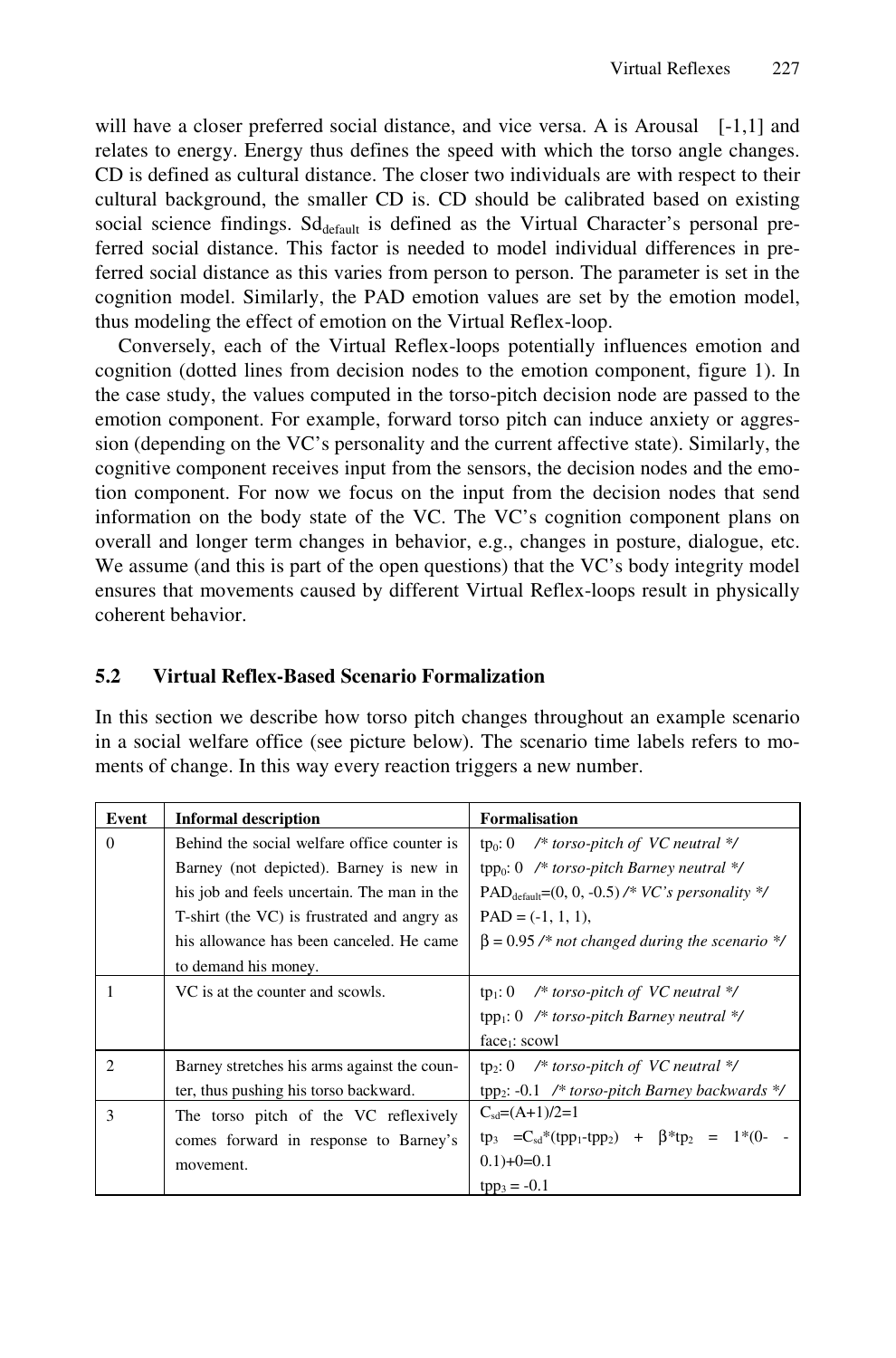| 4      | VC slams his hand on the counter and<br>shouts "I demand my money!".                        | tp <sub>4</sub> : $C_{sd}$ <sup>*</sup> (tpp <sub>2</sub> -tpp <sub>3</sub> ) + $\beta$ <sup>*</sup> tp <sub>3</sub> = 1 <sup>*</sup> 0+0.95 <sup>*</sup> 0.1=<br>0.095  |
|--------|---------------------------------------------------------------------------------------------|--------------------------------------------------------------------------------------------------------------------------------------------------------------------------|
|        |                                                                                             | tpp <sub>4</sub> : $-0.1$                                                                                                                                                |
| 5      | Barney, jerks back for a moment.                                                            | tp <sub>5</sub> : $C_{sd}$ <sup>*</sup> (tpp <sub>3</sub> -tpp <sub>4</sub> ) + $\beta$ <sup>*</sup> tp <sub>4</sub> = 1 <sup>*</sup> 0+0.95 <sup>*</sup> 0.095=<br>0.09 |
|        |                                                                                             | tpp <sub>5</sub> : $-0.2$                                                                                                                                                |
| 6      | VC leans in.                                                                                | tp <sub>6</sub> : $C_{sd}$ *(tpp <sub>4</sub> -tpp <sub>5</sub> ) + $\beta$ *tp <sub>5</sub> =<br>$1*(-0.1 - 0.2)+0.95*0.09=0.185$<br>0.09                               |
|        |                                                                                             | tpp $_6: -0.2$                                                                                                                                                           |
| $\tau$ | However, Barney relaxes his muscles, thus<br>neutralizes his torso-pitch, and stays polite. | tp <sub>7</sub> : $C_{sd}*(tpp_5-tpp_6) + \beta *tp_6 =$<br>$1*(-0.2-0.2)+0.95*0.185=0+0.176$<br>tpp <sub>7</sub> : $0$                                                  |
| 8      | VC stops leaning on the counter by a<br>backward torso movement.                            | tps: $C_{sd}$ *(tpp <sub>6</sub> -tpp <sub>7</sub> ) + $\beta$ *tp <sub>7</sub> =<br>$1*(-0.2-0)+0.95*0.176= -0.2+0.167$<br>$-0.03$<br>tpps: $0$                         |

As Barney keeps a neutral torso-pitch, after a while, also the torso-pitch of VC returns to neutral.



**Fig. 2.** Case study: VC demands his money from a social welfare officer. The trainee (officer) is not in the picture. The VC described in the example wears the T-shirt.

This short example shows how behavior can be generated by reflex nodes, and how this behavior can be modulated with emotion. It does not show how emotion emerges from the reflex nodes. However, the system of equations should be interpreted as a dynamic system. The VC's Dominance results from interaction with the virtual character as well, simply by the fact that the system settles only at a particular close social distance if dominance is high. (Note the bidirectional nature of the reflex nodes and the emotional state.). So, if the trainee (Barney) is able to calm down the VC (e.g., by keeping distance and staying calm so that the PAD state will decay to  $\text{PAD}_{\text{de}}$ . fault, i.e., the personality of the VC), dominance and arousal drop due to calm sensory input that modulates  $C_{sd}$  and increases  $sd_{target}$  (not taken into account in the example). Both changes would further stabilize the situation.

| VC's arousal drops due to calm sensory<br>input | $PAD_9 = PAD_{default} = (0, 0, -0.5)$<br>$C_{sd} = (A+1)/2 = 0.5$<br>tp <sub>9</sub> : $C_{sd}*(tpp_6-tpp_7) + \beta *tp_7 =$<br>$0.5*(0-0)+0.95*-0.03=-0.028$ |
|-------------------------------------------------|-----------------------------------------------------------------------------------------------------------------------------------------------------------------|
|                                                 | tpp $\alpha$ : 0                                                                                                                                                |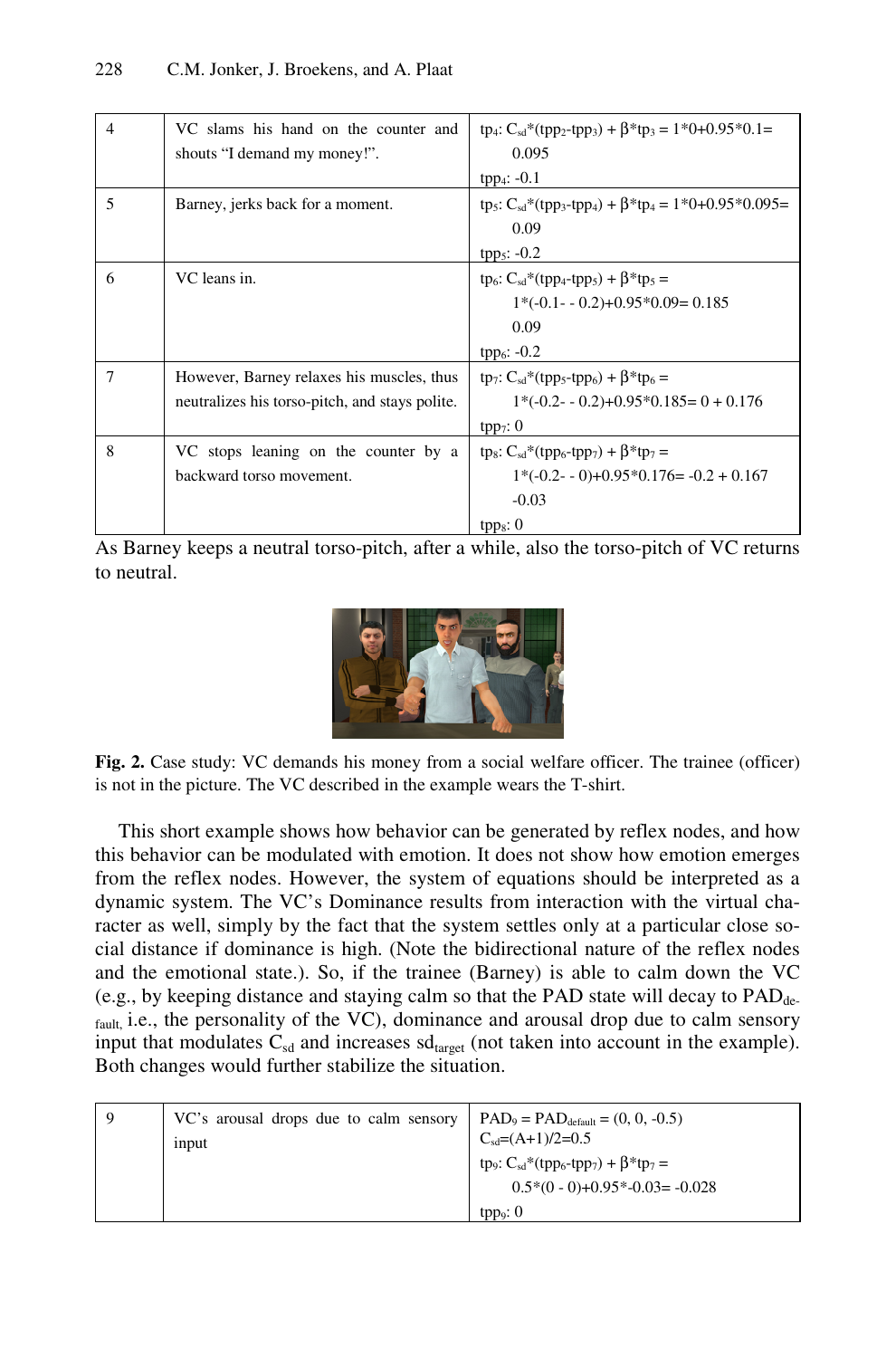## **6 Conclusions**

The purpose of our work is to achieve immersive and realistic virtual environments for social skill training. To realize this, we propose a computational model for virtual character behavior based on parallel virtual reflexes that involve limited processing and operate directly on parts of the VC skeleton based on sensory input. Emotions emerge out of this interaction between sensory and motor information. Cognition is envisioned to modulate the sensory-motor loop. Virtual reflexes can occur simultaneously. Current limitations (we consider to be open questions) to our approach are (a) the ability of the body integrity model to enforce coherence, (b) the ability to generate scenario-relevant modulations of behavior solely based on cognitive modulation of parallel sensory motor loops, and (c) uncertainty about the emotion dynamics induced by a bidirectional relation between emotion and sensory-motor activation.

**Acknowledgements.** We gratefully acknowledge the support of Guntur Sandino, Arnaud Wirschell, Fred Schrijber, Ron Knaap, Otto Adang, Ron Boelsma, Willem-Paul Brinkman, Koen Hindriks, and Birna van Riemsdijk, and Jaap van den Herik.

# **References**

- 1. Argyle, M.: Social Interaction. Transaction Publishers Rutgers, New Jersey (2009)
- 2. Berthoz, A.: The brains sense of movement. Harvard Univ. Press (2002)
- 3. Broekens, J., Harbers, M., Brinkman, W.-P., Jonker, C.M., Van den Bosch, K., Meyer, J.- J.: Virtual Reality Negotiation Training Increases Negotiation Knowledge and Skill. In: Nakano, Y., Neff, M., Paiva, A., Walker, M. (eds.) IVA 2012. LNCS, vol. 7502, pp. 218– 230. Springer, Heidelberg (2012)
- 4. Brooks, R.A.: Cambrian intelligence: the early history of the new AI. MIT Press (1999)
- 5. Cafaro, A., Vilhjálmsson, H.H., Bickmore, T., Heylen, D., Jóhannsdóttir, K.R., Valgarðsson, G.S.: First Impressions: Users' Judgments of Virtual Agents' Personality and Interpersonal Attitude in First Encounters. In: Nakano, Y., Neff, M., Paiva, A., Walker, M. (eds.) IVA 2012. LNCS, vol. 7502, pp. 67–80. Springer, Heidelberg (2012)
- 6. Cañamero, L.: Designing Emotional Artifacts for Social Interaction: Challenges and Perspectives. In: Cañamero, L., Aylett, R. (eds.) Animating Expressive Characters for Social Interaction. Adv. in Consciousness Research (2005)
- 7. Core, M., Traum, D., Lane, H.C., Swartout, W., Gratch, J., van Lent, M.: Teaching Negotiation Skills through Practice and Reflection with Virtual Humans. Simulation 82(11), 685–701 (2006)
- 8. Damasio, A.: The Feeling of What Happens: Body and Emotion in the Making of Consciousness, Harcourt (1999)
- 9. Damasio, A., Carvalho, G.B.: The nature of feelings: evolutionary and neurobiological origins. Nature Reviews Neuroscience 14, 143–152 (2013); PubMed
- 10. D'Mello, S., Picard, R.W., Graesser, A.: Toward an Affect-Sensitive AutoTutor. 22, 53– 61 (2007)
- 11. Emmelkamp, P.M.G., Bruynzeel, M., Drost, L., van der Mast, C.A.P.G.: Virtual reality treatment in acrophobia: a comparison with exposure in vivo. Cyber Psychology & Behavior 4(3), 335–339 (2001)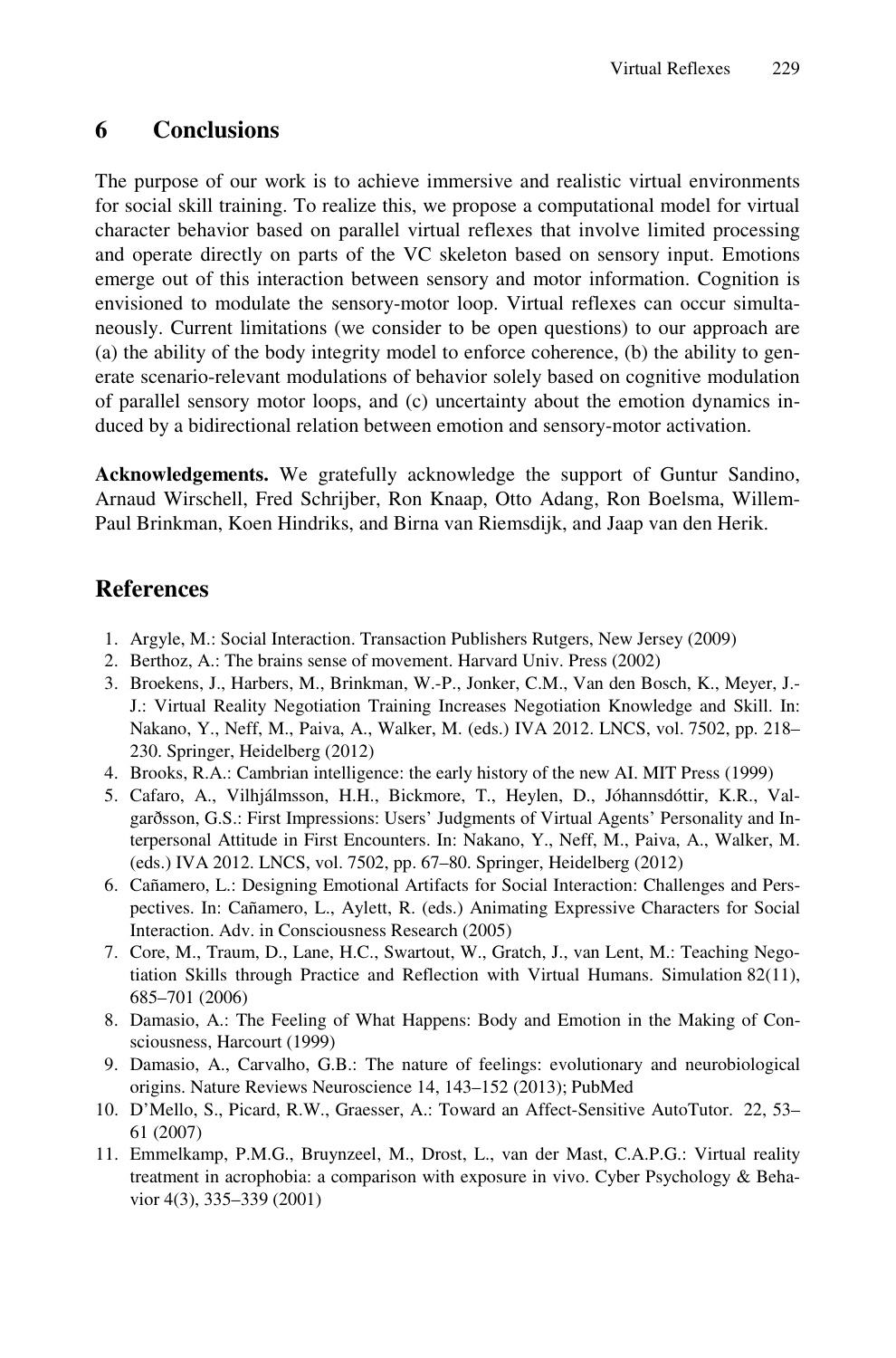- 12. Faloutsos, P., van de Panne, M., Terzopoulos, D.: Composable controllers for physicsbased character animation. Paper Presented at the Proceedings of the 28th Annual Conference on Computer Graphics and Interactive Techniques (2001)
- 13. Ogan, A., Finkelstein, S., Walker, E., Carlson, R., Cassell, J.: Rudeness and rapport: Insults and learning gains in peer tutoring. In: Cerri, S.A., Clancey, W.J., Papadourakis, G., Panourgia, K. (eds.) ITS 2012. LNCS, vol. 7315, pp. 11–21. Springer, Heidelberg (2012)
- 14. Folkman, S., Lazarus, R.S.: Coping and emotion. In: Stein, N.L., Leventhal, B., Trabasso, T. (eds.) Psych. and Bio Appr. Emo., pp. 313–332. Erlbaum, Hillsdale (1990)
- 15. Gratch, J., Wang, N., Gerten, J., Fast, E., Duffy, R.: Creating Rapport with Virtual Agents. In: Pelachaud, C., Martin, J.-C., André, E., Chollet, G., Karpouzis, K., Pelé, D. (eds.) IVA 2007. LNCS (LNAI), vol. 4722, pp. 125–138. Springer, Heidelberg (2007)
- 16. Hays, M.J., Ogan, A., Lane, H.C.: The Evolution of Assessment: Learning about Culture from a Serious Game. In: Lynch, C., Ashley, K.D., Mitrovic, T., Dimitrova, V., Pinkwart, N., Aleven, V. (eds.) IllDef 2010, pp. 37–44 (2010)
- 17. Heylen, D., Nijholt, A., op den Akker, R.: Affect in tutoring dialogues. Applied Artificial Intelligence: An International Journal 19(3), 287–311 (2005)
- 18. Huang, L., Morency, L.-P., Gratch, J.: Virtual Rapport 2.0. In: Vilhjálmsson, H.H., Kopp, S., Marsella, S., Thórisson, K.R. (eds.) IVA 2011. LNCS, vol. 6895, pp. 68–79. Springer, Heidelberg (2011)
- 19. Kahnemann, D.: Thinking, fast and slow. Penguin Books (2011)
- 20. Kavanagh, L., Bakhtiari, G., Suhler, C., Churchland, P.S., Holland, R.W., Winkielman, P.: Nuanced Social Inferences about Trustworthiness from Observation of Mimicry. In: Knauff, M., Pauen, M., Sebanz, N., Wachsmuth, I. (eds.) Proceedings of the 35th Annual Conference of the Cognitive Science Society, pp. 734–739. Cognitive Science Society, Berlin (2013)
- 21. Kendon, A.: Conducting interaction. Studies in Interactional Sociolinguistics, vol. 7. Cambridge University Press (1990)
- 22. Kim, J.M., Hill, J.R.W., Durlach, P.J., Lane, H.C., Forbell, E., Core, M., et al.: BiLAT: A Game-Based Environment for Practicing Negotiation in a Cultural Context. International Journal of Artificial Intelligence in Education 19(3), 289–308 (2009)
- 23. Krijn, M., Emmelkamp, P.M.G., Olafsson, R.P., Biemond, R.: Virtual reality exposure therapy of anxiety disorders: A review. Clinical Psych Review 24(3), 259–281 (2004)
- 24. LeDoux, J.: The Emotional Brain. Simon and Shuster, New York (1996)
- 25. LeDoux, J.E.: Emotion: Clues from the brain. Ann. Rev. Psy. 46(1), 209–235 (1995)
- 26. Magnenat-Thalmann, N., Thalmann, D.: Virtual humans: thirty years of research, what next? The Visual Computer 21, 997–1015 (2005)
- 27. Marsella, S., Gratch, J., Ning, W., Stankovic, B.: Assessing the validity of a computational model of emotional coping. In: Affective Computing and Intelligent Interaction and Workshops, ACII 2009 (2009)
- 28. Mehrabian, A.: Basic Dimensions for a General Psychological Theory. OG&H (1980)
- 29. Ortony, A., Clore, G.L., Collins, A.: The Cognitive Structure of Emotions. Cambridge University Press (1988)
- 30. Parsons, S., Mitchell, P.: The potential of virtual reality in social skills training for people with autistic spectrum disorders. J. Intell. Disability Research 46(5), 430–443 (2002)
- 31. Popescu, A., Broekens, J., van Someren, M.: GAMYGDALA: An Emotion Engine for Games. IEEE Transactions on Affective Computing 5(1), 32–44 (2014)
- 32. Popović, S., Horvat, M., Kukolja, D., Dropuljić, B., Cosić, K.: Stress inoculation training supported by physiology-driven adaptive virtual reality stimulation. Stud. Health Technol. Inform. 144, 50–54 (2009)